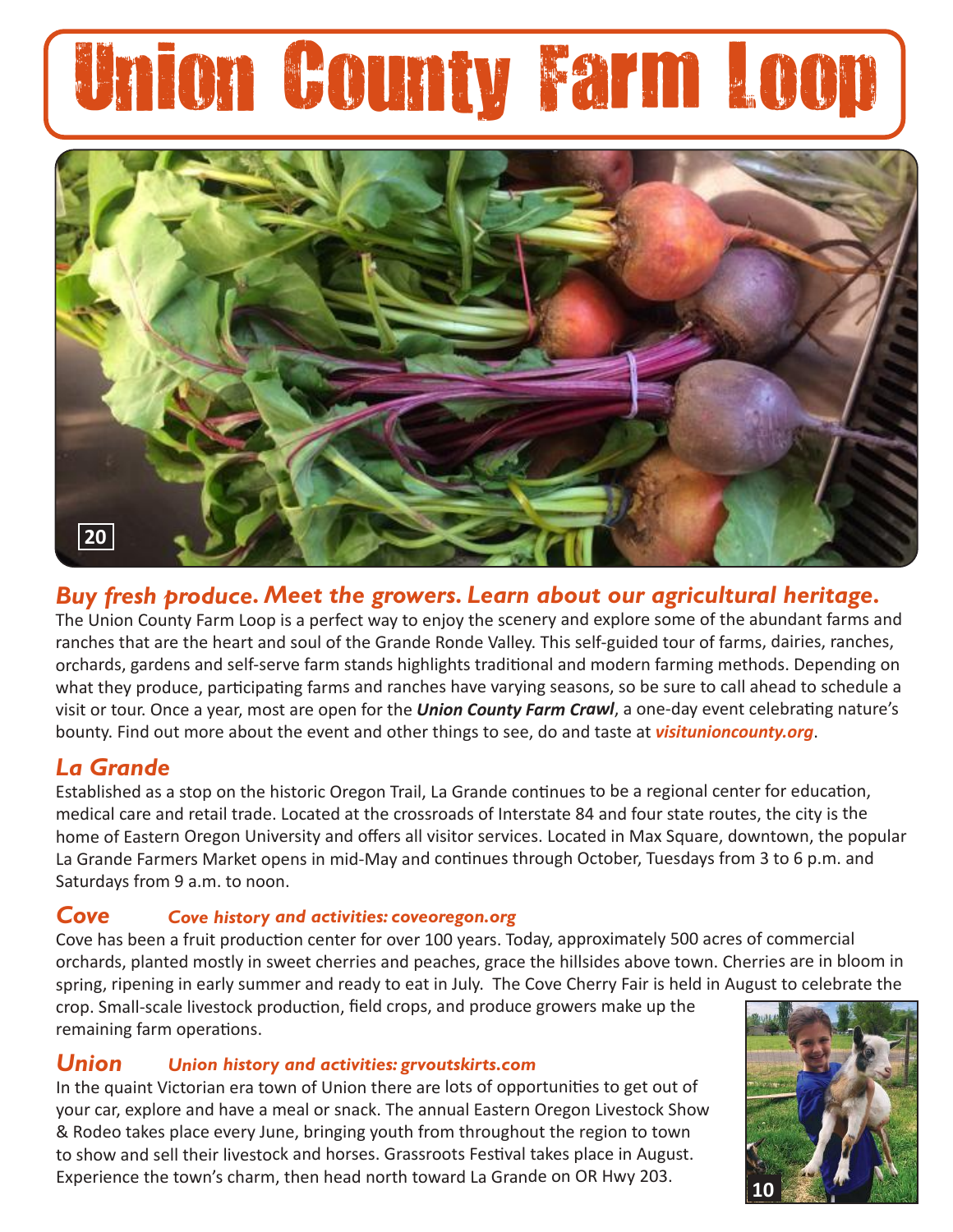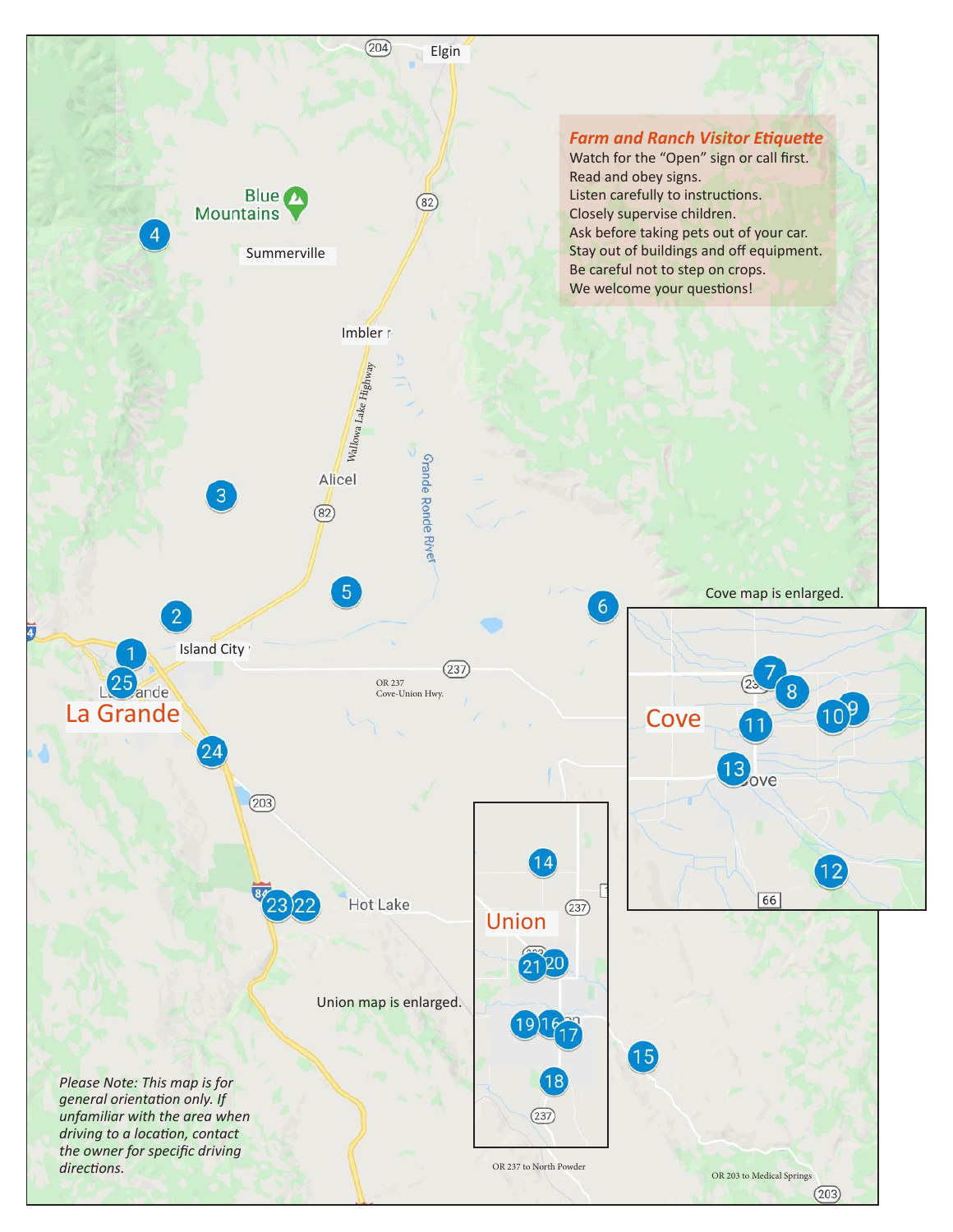





#### 1) **Avella Orchard** 541.663.6756

2807 N. Fir Street, La Grande *Tours by arrangement* Two acre heirloom fruit and nut "forest" within the city limits of La Grande, begun in the 1950s. Over 250 unusual, rare and local pioneer trees include apples, pears, plums, apricots, quince, mulberries, cherries, chestnuts, walnuts, filberts, and almonds. *www.avellaorchard.blogspot.com*

#### 2) **Evergreen Family Farm** text or call 541.359.5085 62402 Evergreen Road, La Grande

This family farm uses organic practices to grow vegetables, fruit and cut flowers. Shop at their farm stand or find them at the La Grande Farmers' Market, Saturday mornings. Facebook and Instagram @evergreenfamilyfarmlagrande

#### **3) Mt. Emily Farmstead** 541.786.6015

63172 Starr Lane, La Grande Organic practices are used for eggs, goats milk, sauerkraut, native plants and flowers, dried herbs, garlic and garden produce. Also, beautiful Hanoverian sport horses and Alpine wethers for packing. *Call or text to visit the farm stand.*

### 4) **Northwest Skillet Co. & Homestead Springs Farm** Summerville 541.605.8286

*Visits by appointment only, please call or text.* Watch the talented artist blacksmith at work and purchase his heirloom quality skillets and utensils. The farm includes gardens, sheep, Kunekune pigs, poultry and livestock guardian dogs on a picturesque acreage at the foot of Mt. Emily. *www.northwestskilletcompany.com*

#### 5) **Mint Condition & Rudd Farms**

62913 Wallsinger Lane, Cove

Purchase fragrant home, bath and body products made from the farm's own peppermint oil. Visit her website for products and information, *www.mintconditiongiftco.com*

#### 6) **Pick'N Patch** 541.786.2421

62816 Lower Cove Rd, Cove Open all of October. Explore the corn maze and choose from a wide variety of pumpkins and fall decor to take home and enjoy. *facebook.com/PickNPatchFarm/* 

7) **The PlantWorks** text or call 541.786.5122 69465 Lantz Lane, Cove *Visits by appointment only* Purchase native trees, shrubs, wildflowers, grasses and wetland plants for rehab or landscaping. Expert advice on what to plant where! www.*theplantworksllc.com*

67364 Squire Loop, Cove

8) **Folly Farm** 541.805.8563

Visit the micro-farm and you-pick garden focusing on gourmet garlic and open-pollinated heirloom vegetables. Just stop in or call for an appointment for your first visit and they'll show you how things work. During growing season, the farm is open during the day for you-pick kitchen veggies, and by appointment for garlic, canned goods, and bulk harvests when available. www.*follyfarmoregon.com*

#### 9) **Cove Honey** 541.910.2444

61062 Stackland Road, Cove

Admire the views at the roadside self-serve honey stand and purchase local honey and honey products.

#### 10) **Almosta Farm at Cove** 503.849.4228

69749 Antles Lane, Cove

Nigerian Dwarf goat farm. Goats, raw milk, honey, bee products, soap, candles, preserves, eggs and baked goods. Educational and fun activities for children if scheduled ahead. Interact with goats, a pot bellied pig, and chickens; learn about honey bees and bee hives. Farms stays available through Airbnb or Harvest Host. *Watch for Open sign or call before visiting. www.almostafarmcove.com*

#### 11) **Nella Mae's Farm** 541. 910.4098

1006 Antles Lane, Cove Nella Mae's farmstand, located at the corner of Antles Lane and Highway 237, offers local fruits, vegetables, eggs and more. The stand is open 24/7 from March-Oct. Self-serve on the honor system; leave your cash or check payment in the box. *When the gate is open,* stop by the farm at 69361 Antles Lane for a tour. *facebook.com/nellamaesfarm*

#### 12) **Apple Spring Farm** 541.429.5124

60024 Thew Loop, Cove

An organic micro farm offering vegetable and flower starts in the spring; fresh vegetables, fruit, berries and flowers, grown with care in their garden, and organic free range eggs. The on-site farmstand and lovely setting invites you to linger a while. Open June - Oct.; 10 to 4 p.m., Weds. and Sundays

#### **13) Ascension Camp** 541.568.4514

Church Street, Cove

Structures include the historic Ascension Chapel and Barton House, both built in the 1870s. Campers learn regenerative methods of growing food. www.*coveascensionschool.com*

14) **Grande Ronde Goat Dairy** text to 541.805.9622 near Union *Visits and tours by appointment only* The Grade A commercial goat dairy, sells raw milk to artisan cheese makers in Northern California. With over 800 milking does, the dairy uses a rotary milking parlor and large loafing